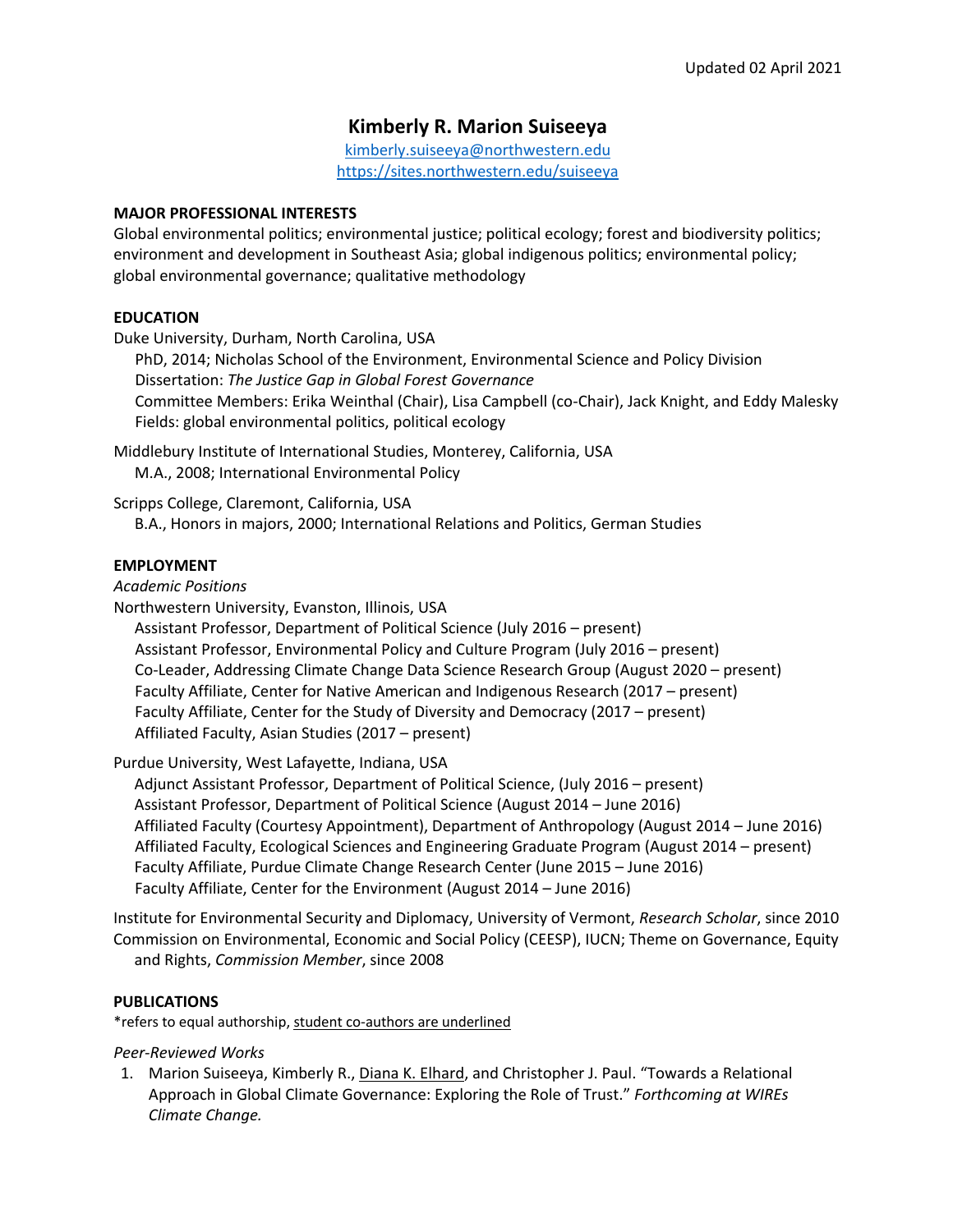- 2. Marion Suiseeya, Kimberly R. "Towards a Comparative Politics of Environmental Justice: Critical Perspectives on Representation, Equity, and Rights." Chapter *(invited)* in The Oxford Handbook on Comparative Environmental Politics, Eds. Erika Weinthal, Stacy VanDeveer, and Jeannie Sowers. Oxford University Press. *Forthcoming.*
- 3. Marion Suiseeya, Kimberly R. and Laura Zanotti, with Kate Haapala. 2021. "Navigating the Spaces between Human Rights and Justice: Cultivating Indigenous Representation in Global Environmental Governance." *Journal of Peasant Studies.* Forthcoming.
- 4. Pickering, Jonathan, Brendan Coolsaet, Neil Dawson, Kimberly R. Marion Suiseeya, Cristina Y.A. Inoue, and Michelle Lim. "Justice and equity in transformative biodiversity governance." Chapter (invited) in *Transforming Biodiversity Governance* (edited by Ingrid Visseren-Hamaers and Marcel Kok). Cambridge University Press. *Forthcoming.*
- 5. Zanotti, Laura and Kimberly R. Marion Suiseeya. 2020. "Doing feminist collaborative event ethnography." *Journal of Political Ecology* 27(1): 961-987.
- 6. Marion Suiseeya, Kimberly R. 2020. "Procedural Justice Matters: Power, Representation, and Participation in Environmental Governance." Chapter (invited) in *Environmental Justice: Key Issues*  (edited by Brendan Coolsaet). Series: Routledge Key Issues in Environment and Sustainability.
- 7. Marion Suiseeya, Kimberly R. and Laura Zanotti. 2019. "Making Influence Visible: Innovating Ethnography at the Paris Climate Summit." *Global Environmental Politics* 19(2): 38-60.
- 8. Hughes, Hannah, Kimberly R. Marion Suiseeya and Alice B.M. Vadrot, Editors for Special Section "Methodological Innovation in the Study of Environmental Agreement-making. *Global Environmental Politics* 19(2).
- 9. Marion Suiseeya, Kimberly R. 2017. "Contesting Justice in Global Forest Governance: the Promises and Pitfalls of REDD+." *Conservation and Society* 15(2): 189-200.
- 10. Marion Suiseeya, Kimberly R. 2016. "Transforming Justice in REDD+ through a Politics of Difference Approach." *Forests* 7(300): 1-14. Reproduced in 2018 as part of a special publication: Corbera, Esteve and Heike Schroeder (eds). *REDD+ Crossroads Post Paris: Politics, Lessons and Interplays*. MDPI.
- 11. Marion Suiseeya, Kimberly R. 2015. "Displacing Difference and the Barriers to Environmental Justice." *Politics, Groups, and Identities* 3(4): 697-702. (Forum piece).
- 12. Witter, Rebecca,\* Kimberly R. Marion Suiseeya,\* Rebecca Gruby, Maggie Bourque, Sarah Hitchner, Ted Maclin, and Peter Brosius. 2015. "Moments of Influence in Global Environmental Governance." *Environmental Politics* 24(6): 894-912.
- 13. Marion Suiseeya, Kimberly R. 2014. "Negotiating the Nagoya Protocol: Indigenous Demands for Justice." *Global Environmental Politics* 14(3): 102-124.
- 14. Marion Suiseeya, Kimberly R. and Susan Caplow. 2013. "In Pursuit of Procedural Justice: Lessons from an Analysis of 56 Forest Carbon Project Designs." *Global Environmental Change* 23(5): 968- 979.
- 15. O'Neill, Kate, Erika Weinthal, Kimberly R. Marion Suiseeya, Steven Bernstein, Avery S. Cohn, Michael W. Stone, and Benjamin Cashore. 2013. "Methods and Global Environmental Governance." *Annual Review of Environment and Resources* 38(1): 441-471.

# *Work Under Review*

16. Marion Suiseeya, Kimberly R. "On Being Brave in the Academy." *Under Review at Advance Journal.*

# *In Preparation*

17. Marion Suiseeya, Kimberly R. *The Justice Gap in Global Forest Governance*. *Book manuscript in prep.* (please email for update on review status).

*Grounded in two years of fieldwork in Laos and Southeast Asia, as well as ethnographic field work at four sites of global environmental governance (the 10th Conference of Parties to the Convention on Biological Diversity, the 2014 World Parks*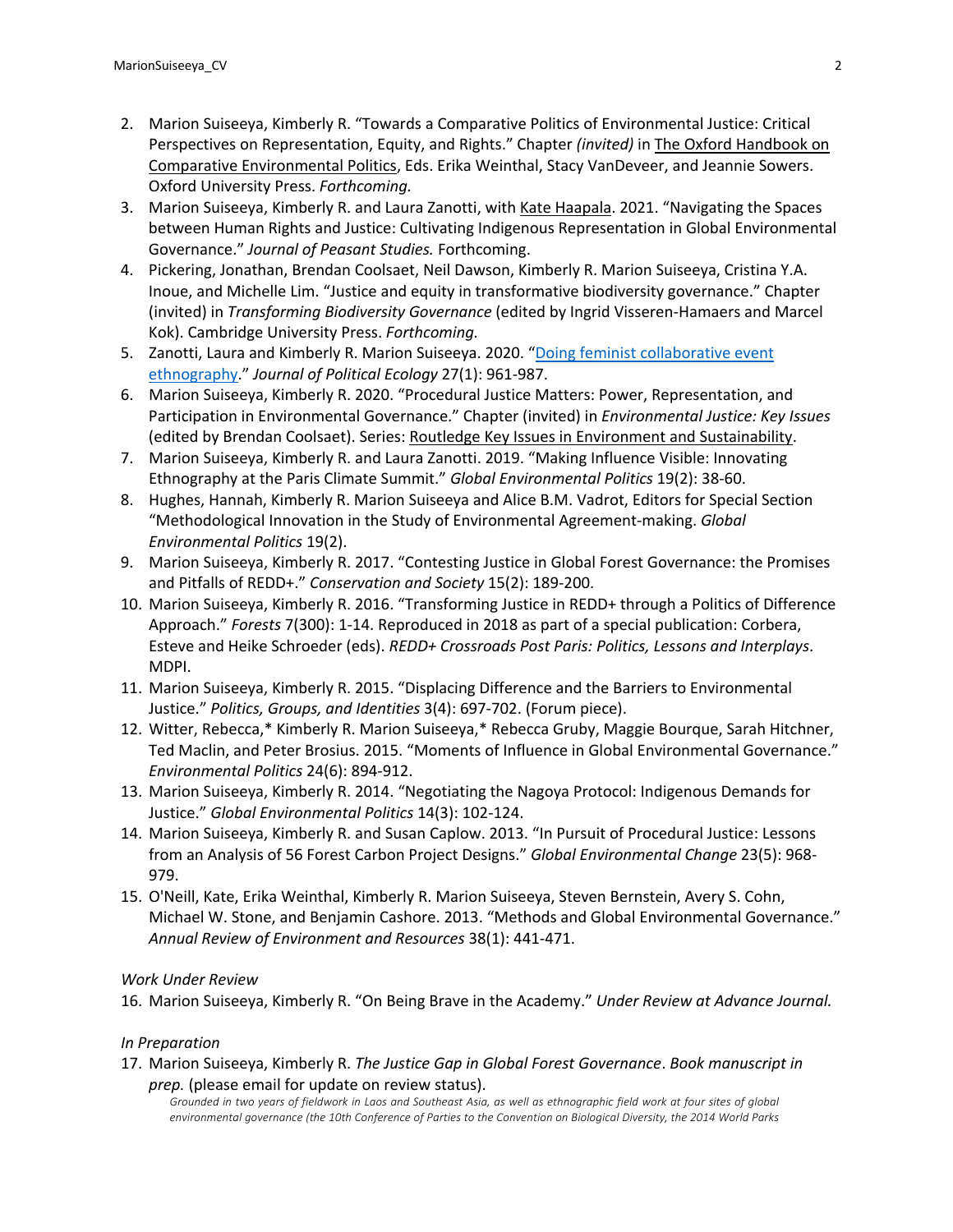*Congress, the 21st Conference of Parties to the UN Framework Convention on Climate Change, and the 2016 World Conservation Congress), this research elucidates the justice gap in global forest governance, defined as the persistence of remediable injustices (re)produced by the institutions designed to address them (30). To explain the perpetuation of this justice gap, the analysis demonstrates how particular conceptualizations of justice embedded in the institutional fabric of global environmental governance construct justice possibilities for forest peoples. In addition to participant observation, the data include interviews with government officials, elected officials, NGO and civil society representatives, and staff from bilateral and multilateral development agencies. Data also include household surveys and content analysis of hundreds of forest policy, program, and project documents from Laos and other mainland Southeast Asian countries. The analysis draws from these data to unpack justice – its meanings, interpretations, expectations, manifestations, and experiences through multiple governance levels – to examine how and why the scope and stickiness of justice norms impact the justice experiences of forest peoples. It illuminates how a 'justice metanorm' limits justice to a narrow, uniform, and static concept, which further entrenches injustice in forest communities.*

- 18. Marion Suiseeya, Kimberly R., Laura Zanotti, and Andrew Ten Eyck. "Researching for 'Just' Environmental Governance: The Practice of Environmental Justice Research." *In prep.*
- 19. Marion Suiseeya, Kimberly R., Dorothy Hogg, Lucas Kleekamp, Giovanni Amadeo, Michelle David, Andres Fonseca, Moriah Lavey, Jo Machesky, Brittany Owens, Maeghan Ramchal, and Laura Zanotti. "Constructing Inclusive and Responsive Global Governance: Examining the Role of Maps, Technology, and the Built Environment." *In prep.*
- 20. Allen, Jennifer, Jennifer Bransard, Emmanuelle Brogat, Pamela Chasek, Noella Gray, Hannah Hughes, Arne Langlet, Timo Leiter, Kimberly R. Marion Suiseeya, Beth Martin, Matthew Paterson, Alice Vadrot, Marcela Vecchione, and Yulia Yamineva. "Global environmental agreement making: Upping the methodological and ethical stakes." In preparation for *Earth System Governance.*
- 21. Zanotti, Laura and Kimberly R. Marion Suiseeya. "Multi-modal ethnography for examining environmental justice." In preparation for *Field Methods.*

#### *Book Reviews*

22. Marion Suiseeya, Kimberly R. 2017. Review of *Democracy in the Woods: Environmental Conservation and Social Justice in India, Tanzania, Mexico, and Mexico,* by Prakash Kashwan, *Global Environmental Politics* 17(4): 155-157.

#### *Professional Reports and Case Studies*

- 23. Zanotti, Laura, Kimberly R. Marion Suiseeya, *Emily Colon, Michelle David, Moriah Lavey*, and Bailey Smith-Helman. 2018. *Belém+30.* XVI Congress of the International Society of Ethnobiology Conference Report. August 7-10, 2018, Belém do Pará, Brazil.
- 24. Madeline Giefer, Lauren Mechak, Wolfram Dressler, Jonas Hein, Van Thi Hai Nguyen, Thu Thuy Pham, and Kimberly R. Marion Suiseeya. 2017. Payments for Forest Environmental Services in Vietnam. Case study developed for the International Workshop on Alternative Discourses for Payments for Ecosystem Services. 10-12 April 2017. Duke University, Durham, North Carolina. Organized by Elizabeth Shapiro.
- 25. Marion Suiseeya, Kimberly R. 2012. Case Study: The Emerald Triangle Forest Complex. University of Vermont: The Institute for Environmental Diplomacy and Security. Available online at: http://www.uvm.edu/ieds/node/788
- 26. Bouahom, Bounthanom, Linkham Douangsavanh, Shinsuke Tomita, Nathan Badenoch, and Kimberly M. Suiseeya (ed.). 2011. Proceedings of international workshop on sustainable natural resources management of mountainous regions in Laos. National Agriculture and Forestry Research Institute, Lao PDR, Lao PDR.
- 27. Marion Suiseeya, Kimberly R. and Peter McCornick. 2011. "The Climate Challenge: How Climate Change Policies Impact Water Governance Efforts in Laos." *Nicholas Institute Working Paper*. Nicholas Institute for Environmental Policy Solutions, Durham, North Carolina.
- 28. Marion Suiseeya, Kimberly R. and Nathan Badenoch. 2008. Synthesis Report: Sustainable Natural Resource Management of Mountainous Regions in Laos. Kyoto: Center for Southeast Asian Studies, Kyoto University. Conference Proceedings.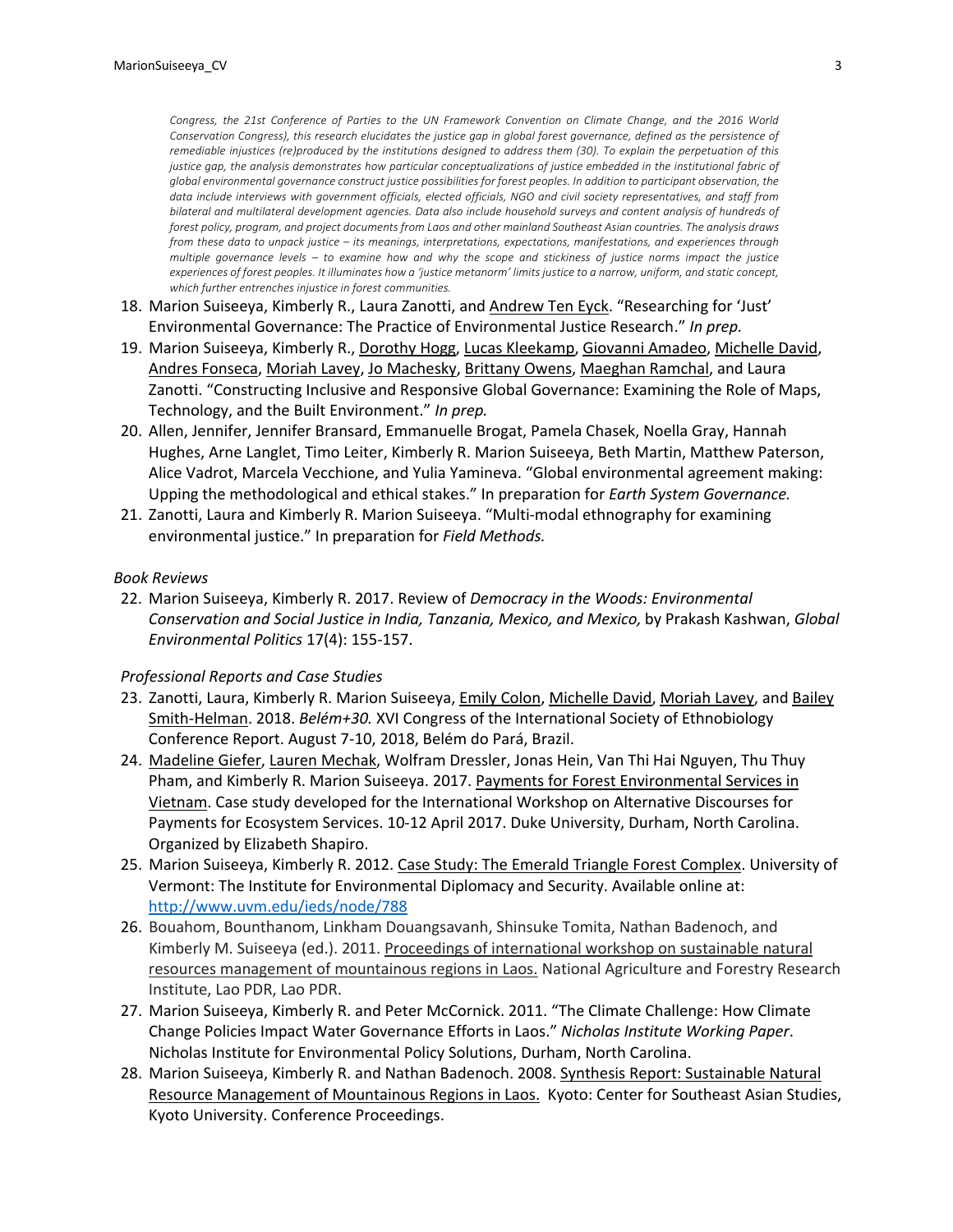29. Nam, Sangmin, Rodrigo U. Fuentes, and Kimberly R. Marion. 2007. Eco-efficiency: a practical path to sustainable development. A reference for Eco-efficiency partnership in North-East Asia. 84 pp. Bangkok: UNESCAP.

### *Public Outreach*

- 30. Marion Suiseeya, Kimberly R., Laura Zanotti, Kate Haapala, Sarah Huang, Savannah Schulze, Elizabeth Wulbrecht, and Kate Yeater. 2017. "Presence to Influence: Examining the Politics of Representation in Global Environmental Governance." *Anthropology and Environment Society Engagement Blog* https://aesengagement.wordpress.com/. Reposted on the *Purdue Public Policy Institute* blog.
- 31. Marion Suiseeya, Kimberly R. 2008. "Population, Natural Resource Pressures Could Ignite Human-Wildlife Conflict in Laos." *New Security Beat*. Washington, DC: Woodrow Wilson Center for International Scholars Environmental Change and Security Program. Available online at: http://newsecuritybeat.blogspot.com/2008/08/guest-contributor-kimberly-suiseeya.html

### **POSTDOCTORAL AWARDS, HONORS, AND FELLOWSHIPS**

Global Indigeneities Fellow, Center for Native American and Indigenous Research (2019-2020) Faculty Fellowship, Kaplan Institute for the Humanities (2019-2020) Summer Faculty Research Fellowship, Purdue University, 2016 (declined)

#### *Teaching Awards and Honors*

Farrell Award for Excellence in Undergraduate Mentoring, Northwestern University, 2018

#### **PRE-DOCTORAL AWARDS, HONORS, AND FELLOWSHIPS**

Best Graduate Student Paper, Environmental Studies Section, International Studies Association, 2015 Graduate Summer Research Fellowship, Duke University, 2014, 2012 Katherine Goodman Stern Fellowship, Duke University, 2013 F.K. Weyerhaueser Fellowship, Forest History Society, 2012 International Dissertation Research Fellowship, Duke University, 2012 Dissertation Research Travel Award, Duke University, 2012 Switzer Professional Development Award, Robert and Patricia Switzer Foundation, 2012, 2010 Kenan Graduate Fellow, Kenan Institute for Ethics, Duke University, 2011 Foreign Language and Areas Studies (FLAS) Graduate Fellowship, US Department of Education, 2011 Graduate Award for Research and Training, Duke University Center for International Studies, 2011 Lazar Scholarship for International Environmental Leadership, 2011 David L. Boren Graduate Fellowship, National Security Education Program, 2007 Switzer Environmental Leadership Fellowship, Robert and Patricia Switzer Foundation, 2006

#### **RESEARCH SUPPORT**

- Marion Suiseeya, Kimberly R. (PI), John Gilbert (Co-PI), Josiah Hester (Co-PI), Aaron Packman (Co-PI), and Patty Lowe (Co-PI). "Strengthening Resilience of Ojibwe Nations across Generations (STRONG): Sovereignty, Food, Water, and Cultural (in)Security" National Science Foundation Civic Innovation Challenge. \$50,000. Award No. 2044053, 1/15/21 – 5/15/21.
- Marion Suiseeya, Kimberly R. (Project Team Leader) and Jennifer Dunn (Co-Leader). "Disproportionate Effects of Environmental Challenges." Idea Incubation Workshop Award, Buffett Institute for Global Studies, Northwestern University, \$300,000. September 2020 – August 2022.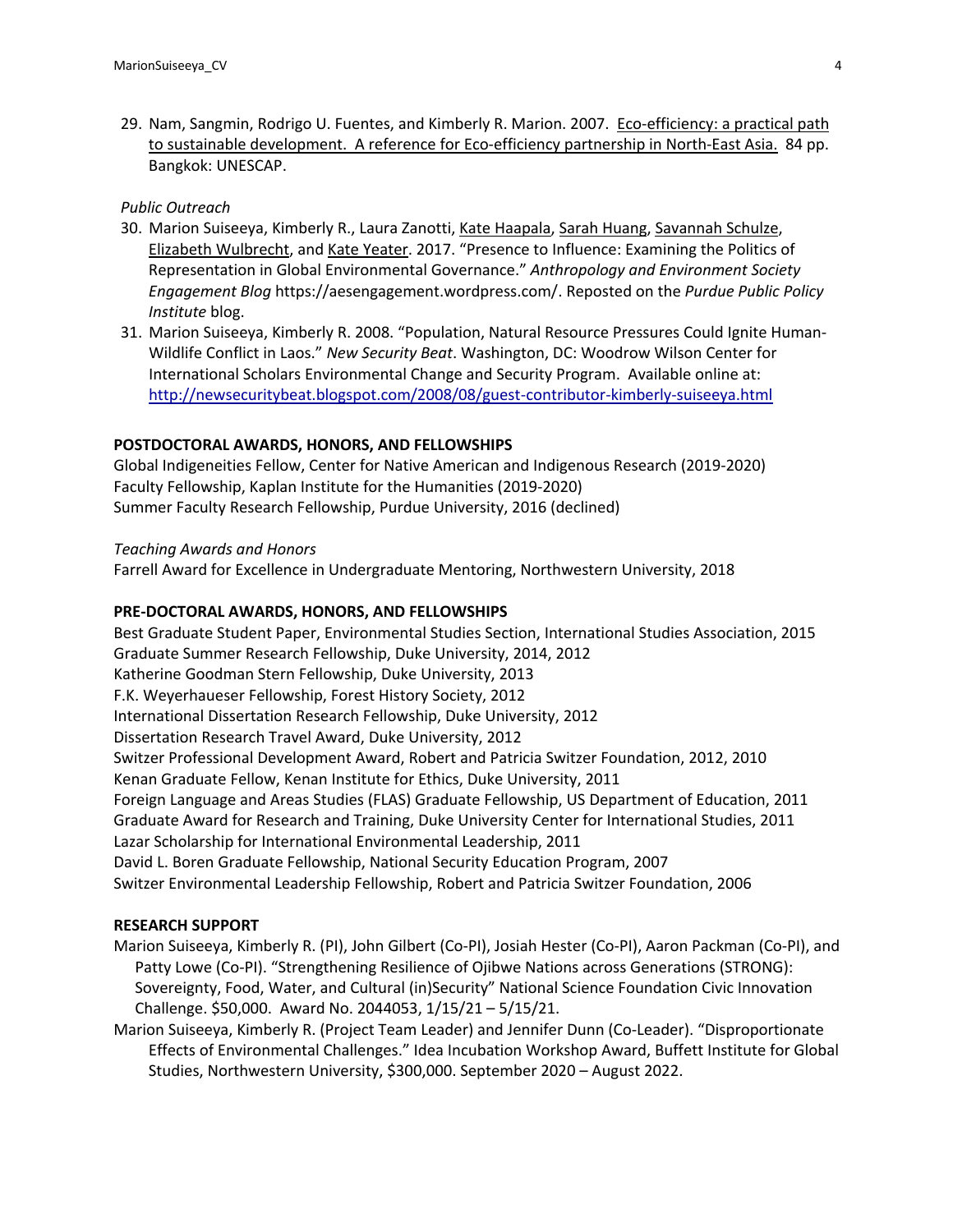- Marion Suiseeya, Kimberly R. (PI) and Laura Zanotti (PI, Purdue University). "From Presence to Influence: Examining the Politics of Indigenous Representation in Global Environmental Governance." College of Liberal Arts, Purdue University. \$11,400. September 2015 – May 2017.
- Marion Suiseeya, Kimberly R. (PI) and Laura Zanotti (PI, Purdue University). "From Presence to Influence: Examining the Politics of Indigenous Representation in Global Environmental Governance." Purdue Climate Change Research Center Grant. \$5,000. September – December 2015.
- Marion Suiseeya, Kimberly R. (PI) and Laura Zanotti (PI, Purdue University). "From Presence to Influence: Examining the Politics of Indigenous Representation in Global Environmental Governance." Office of the Provost, Diversity and Inclusion Research Project. \$8,000. September – December 2015.
- Marion Suiseeya, Kimberly R. (PI) and Laura Zanotti (PI, Purdue University). "From Presence to Influence: Examining the Politics of Indigenous Representation in Global Environmental Governance." Emerging Research in the Social Sciences Grant, Purdue College of Liberal Arts. \$25,000. January – December 2016.
- Marion Suiseeya, Kimberly R. (PI) and Laura Zanotti (PI, Purdue University). "From Presence to Influence: Examining the Politics of Indigenous Representation in Global Environmental Governance." Center for the Environment Seed Grant, Purdue University. \$20,000. May 2016 – May 2017.
- Marion Suiseeya, Kimberly R. (PI) and Jonathan Bauchet (Co-PI, Purdue University). "Designing Just Institutions for Effective Environmental Governance." Global Synergies Research Grant, Purdue University, \$4,000. January – December 2015
- Marion Suiseeya, Kimberly R. (PI) and Jonathan Bauchet (Co-PI, Purdue University). "Designing Just Institutions for Effective Environmental Governance." Center for the Environment Seed Grant, Purdue University. \$12,600. January – December 2015

### *Pending*

- Marion Suiseeya, Kimberly R. (PI) and Beth Redbird (Co-PI). "Strengthening Equitable Energy Transformations through Tribal Sovereignty (SEETS)." Sloan Foundation, \$300,000.
- Hester, Josiah (PI), Keith Cherkaur (Co-PI), Crystal Ng (Co-PI), Kimberly R. Marion Suiseeya (Senior Personnel), and Patty Lowe (Co-PI). "Focused CoPe: Data Science and Sensing for Strengthening Resilience of Vast Natural, Indigenous, and Rural Coastline Communities." National Science Foundation Coastlines and People. \$5,000,000.
- Catlett, Charlie (PI), Jennifer Dunn (Co-PI), Phyllis Hayes (Co-PI), Andrea Hicks (Co-PI), and Jerome Lynch (Co-PI); Kimberly R. Marion Suiseeya (Senior Personnel). "SRS-RN: Forging Regional Governance for Equitable Sustainability in the Great Lakes (FORGE)." National Science Foundation. \$15,000,000.

### **PROFESSIONAL TALKS**

### *Invited Talks*

- "Towards an International Politics of Representation: Indigenous Peoples' Pursuit of Justice in Global Environmental Governance." Gateway to Global Studies, Cornell University. September 29, 2020.
- "Solving Environmental Challenges in Collaboration with Affected Communities." Panel Presentation with Jennifer Dunn and James Schwoch. *Night of Ideas: Alive!*, Consulate General of France in Chicago and the Field Museum. January 30, 2020.
- "The Justice Gap in Global Forest Governance: Livelihood Security and the Injustices of Land Tenure." Center for Southeast Asian Studies, Northern Illinois University. January 24, 2020.
- "The Justice Gap in Global Forest Governance." Institute for Sustainability, Energy, and Environment 2019 Congress: Sustainability Justice, University of Illinois Urbana-Champaign. September 25, 2019.
- "From Presence to Influence: Examining the Politics of Indigenous Representation in Global Environmental Governance." Monday Class, Chicago, Illinois. April 23, 2018.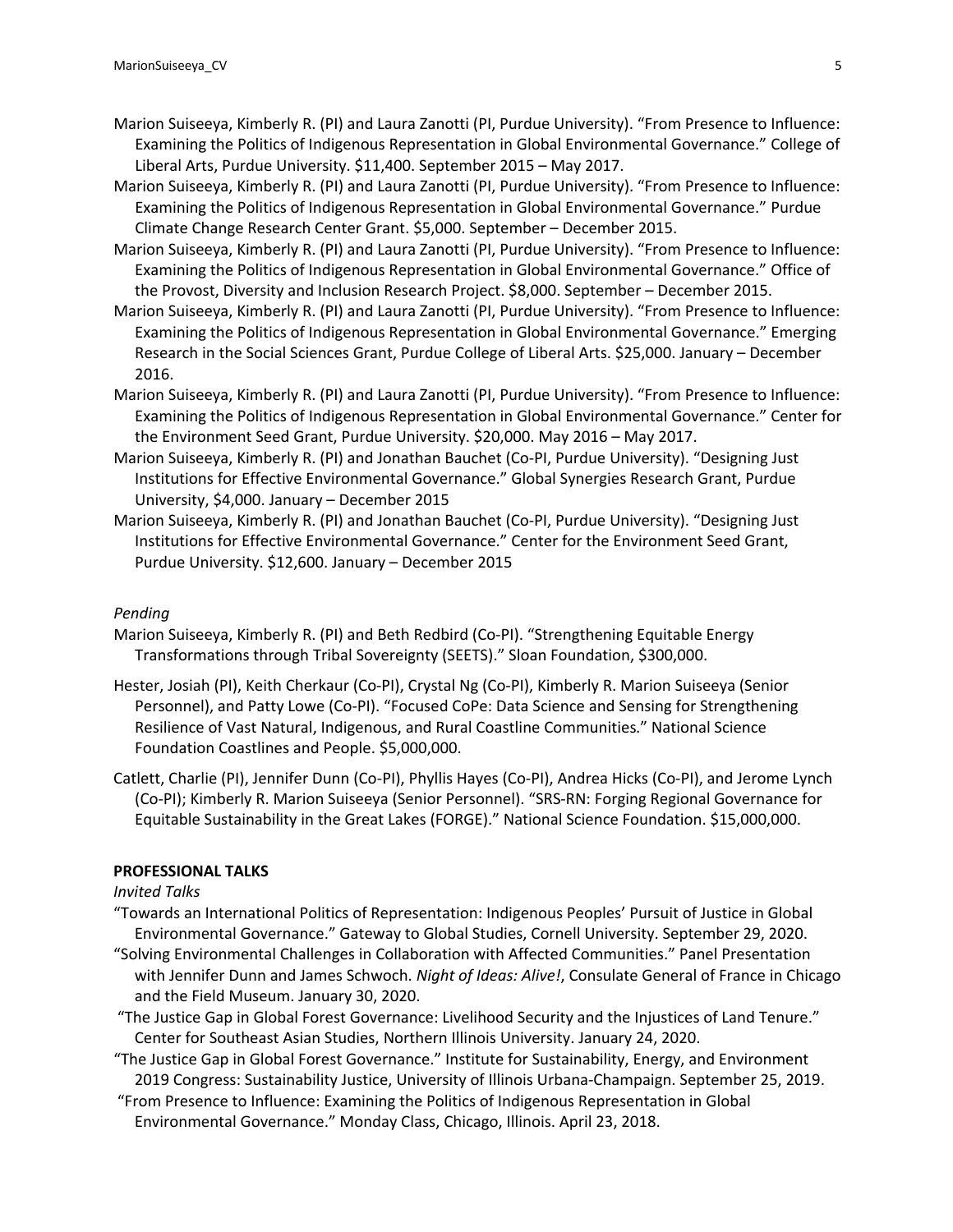- "15 Years of Environmental Peacebuilding." Invited Panel Participant. Environmental Security and Change Program, Woodrow Wilson Center for International Scholars, Washington, DC. February 22, 2017. Video available online: https://www.wilsoncenter.org/event/15-years-environmentalpeacemaking
- "The Conflict Potential of Climate Change Adaptation and Mitigation: Backdraft Revisited." Invited Roundtable Participant. Environmental Security and Change Program, Woodrow Wilson Center for International Scholars, Washington, DC. September 26, 2016,
- "REDD+ and Laos." Guest Lecture at Purdue University, Department of Political Science, West Lafayette, Indiana. October 18, 2016.
- "Social Dimensions of Conservation in Laos." NSF Workshop on Research Frontiers in the Lower Mekong Basin. Convened by Herbert Covert, Professor of Anthropology, University of Colorado. Laurel, Maryland. September 26, 2015.
- "The Harm in REDD+' Do No Harm." Invited contribution to the Expert Workshop on Equity, Justice, and Inclusion in Ecosystem Governance. International Institute for Environment and Development. London, UK. March 26, 2015.
- "The Justice Gap in Global Forest Governance." School for International Development, University of East Anglia, Norwich, United Kingdom. April 8, 2014.
- "Examining the Politics of Global Forest Justice from the Ground Up." Center for International Forestry Research, Bogor, Indonesia. November 22, 2012.

### *Conference Presentations* (student co-authors/presenters are underlined)

Earth System Governance, 2020 Bratislava Conference, Virtual. September 15-18, 2020.

"How do practitioners view our work? A transdisciplinary debate about the relevance of (studying) intergovernmental negotiation sites." Roundtable Participant and Facilitator.

American Political Science Association Annual Meeting, Virtual. September 9-13, 2020.

- "Towards an International Politics of Representation: Indigenous Peoples' Pursuit of Justice in Global Environmental Governance." Paper Presentation.
- International Studies Association Annual Meeting, Honolulu, Hawaii. March 25-28, 2020.
	- "Researching the multiple actors and sites of global environmental negotiations" Roundtable Participant.

"Trust and Global Climate Governance." *(Paper presented with Christopher J. Paul and Diana Elhard).* Earth System Governance Conference, 2019 Mexico Conference, Oaxaca, Mexico. November 6-8, 2019.

"Trust, Justice, and Global Forest Governance: Evidence from the Field."

"From Presence to Influence: Examining the Spatial Politics of Representation in Global Environmental Governance." *(Paper presented by Luke Kleekamp).*

"Justice and Equity in Transformative Biodiversity Governance." (*Co-authored, presented by lead author Jonathan Pickering)*.

- International Studies Association Annual Meeting, Toronto, Canada. March 27-30, 2019. "Navigating Spaces between Human Rights and Justice." (*with Laura Zanotti and Kate Haapala).*
- Dimensions of Political Ecology Conference, University of Kentucky, Lexington, Kentucky. "Gender and Global Environmental Governance." and Kimberly R. Marion Suiseeya. *(Paper presented by Bailey Smith-Helman, Kaleigh Karageorge, Dorothy Hogg, with Laura Zanotti).*
- Sustainability and Development Conference, University of Michigan, Ann Arbor, Michigan. November 9 11, 2018.

"Navigating the Spaces between Human Rights and Justice: Cultivating Indigenous Representation in Global Environmental Governance." *(with Laura Zanotti).*

"Constructing Inclusive and Responsive Global Governance: Examining the Role of Technology, Maps, and the Built Environment." *(Poster presented with Dorothy Hogg).*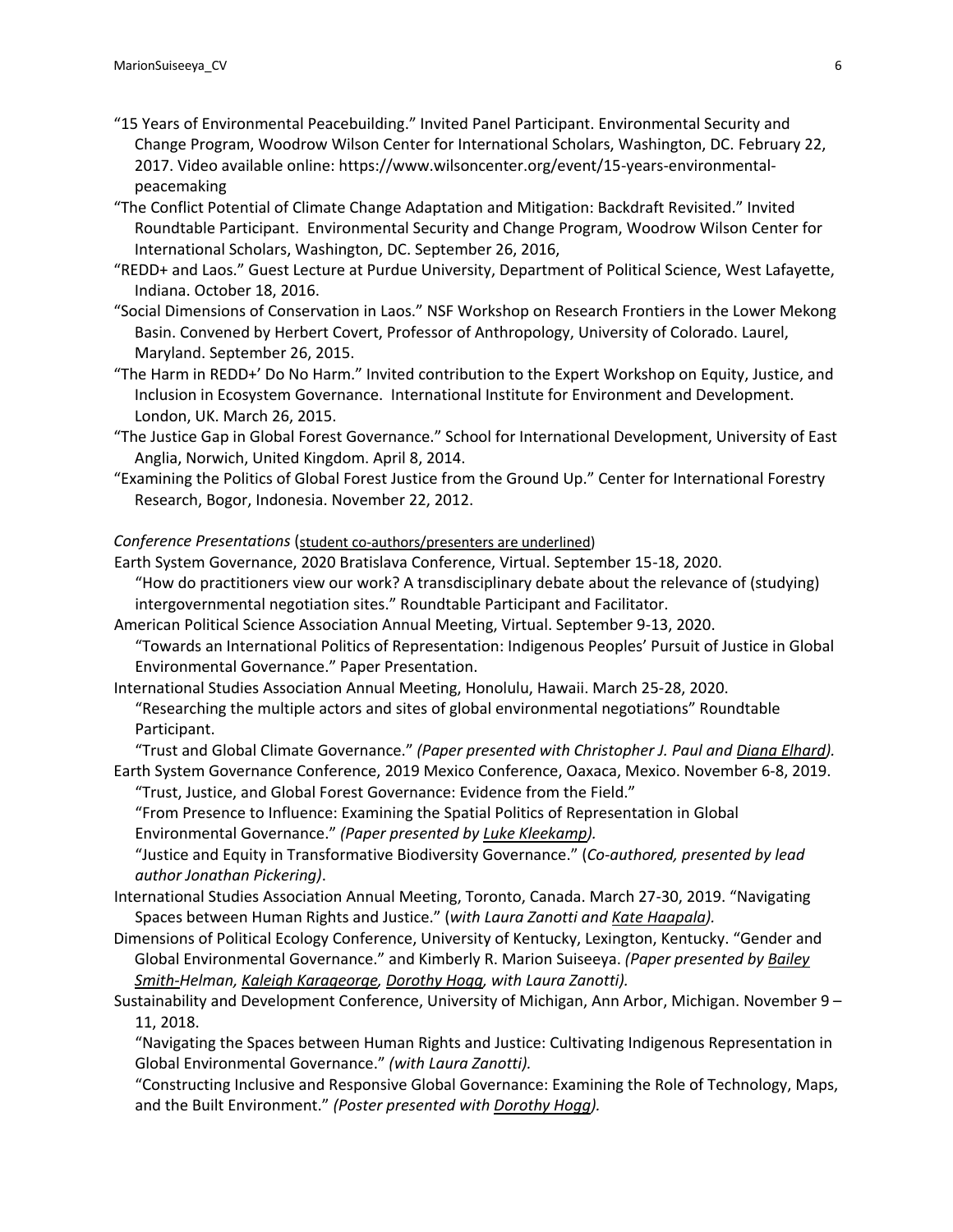- Call for Methodological Diversity: Understanding the Inside of Environmental Agreement Making Workshop, University of California at Berkeley, Berkeley, California. April 3, 2018. "Making influence visible: Innovating Ethnography at the Paris Climate Summit." *(with Laura Zanotti)*
- European Workshop in International Studies, Cardiff, United Kingdom. June 7 10, 2017. "Making Influence Visible: Innovations in Ethnography in International Relations." *(with Laura Zanotti)*
- Environmental Justice in the Anthropocene, Colorado State University, Fort Collins, USA. April 24-25, 2017. "Indigenous representation and the pursuit of justice in global environmental governance." (*with Laura Zanotti)*
- International Studies Association Annual Meeting, Baltimore, Maryland. 22 23 February 2017. "Negotiating Civil Society in Lao PDR: An Examination of How BENGOs Enact Global Conservation Governance."

"Making Influence Visible: Innovations in Ethnography in International Relations." (*with Laura Zanotti)*

- New Directions in Environmental Justice Analysis Workshop, Duke University, Durham, North Carolina. 23 August 2016. "Transforming Justice in REDD+ through Recognition." *(with Leigh S. Raymond)*
- Society for Applied Anthropology Annual Meeting, Vancouver, British Columbia, Canada. 31 March 2016. "Methods for Examining Pathways to Influence in Global Environmental Governance: Collaborative Event and Digital Ethnographies." *(presented by Laura Zanotti)*
- International Studies Association Annual Meeting, Atlanta, Georgia. 17 March 2016. "Towards Justice as Recognition: Assessing the Politics of Representation in Global Conservation Governance."

"Innovative Teaching in Global Environmental Governance and Policy." Roundtable Participant "The Politics and Practices of Indigenous Representation in Global Environmental Governance."

- International Congress for Conservation Biology, Montpellier, France. 04 August 2015. "Towards Justice as Recognition: Assessing the Politics of Representation in Global Conservation Governance."
- 3rd Annual UC Santa Barbara Environmental Politics Conference (*by invitation)*, Santa Barbara, California. 05 June 2015. "REDD+ and the 'Do No Harm' Principle: A Retreat from Justice?"

International Studies Association Annual Meeting, New Orleans, Louisiana. 21 February 2015. "Jumping Scales: The Politics of 'Southern' Representation in Global Environmental Governance."

"Justice Mandates in Global Forest Governance: REDD+ and the Status Quo."

International Studies Association Annual Meeting, Toronto, Canada. 28 March 2014.

"Negotiating the Nagoya Protocol: An examination of Indigenous Demands for Justice."

"Instrumental Justice: INGOs and the Translation of Global Justice Forest Mandates in Laos."

- Global Environmental Justice Workshop, Universität Bremen, Bremen, Germany. 26-27 April 2013. "Just Rhetoric": Examining the Politics of Global Forest Governance from the Ground Up."
- Annual Meeting of the Association of American Geographers, Los Angeles, California. 09-13 April 2013. "Just Rhetoric": Examining the Politics of Global Forest Governance from the Ground Up."
- International Studies Association Annual Meeting, San Francisco, California. 02-06 April 2013. "Just Rhetoric": Examining the Politics of Global Forest Governance from the Ground Up."
- Beyond Carbon: Ensuring Justice and Equity in REDD+ Across Levels of Governance, St. Anne's College, Oxford University, Oxford, United Kingdom. 23-24 March 2012. "Pursuing Procedural Justice: Lessons for REDD+ from an Analysis of 56 Forest Carbon Project Designs." *(with Susan Caplow).*
- 2010 Marie Curie Seminar on the Human Dimensions of Global Environmental Change: the Distributional Implications of Environmental Change and Governance, Freie Universität, Berlin, Germany. 03 - 14 October 2010. "Institutions, cross-scale linkages, and justice: Exploring the human security implications of forest carbon regimes." P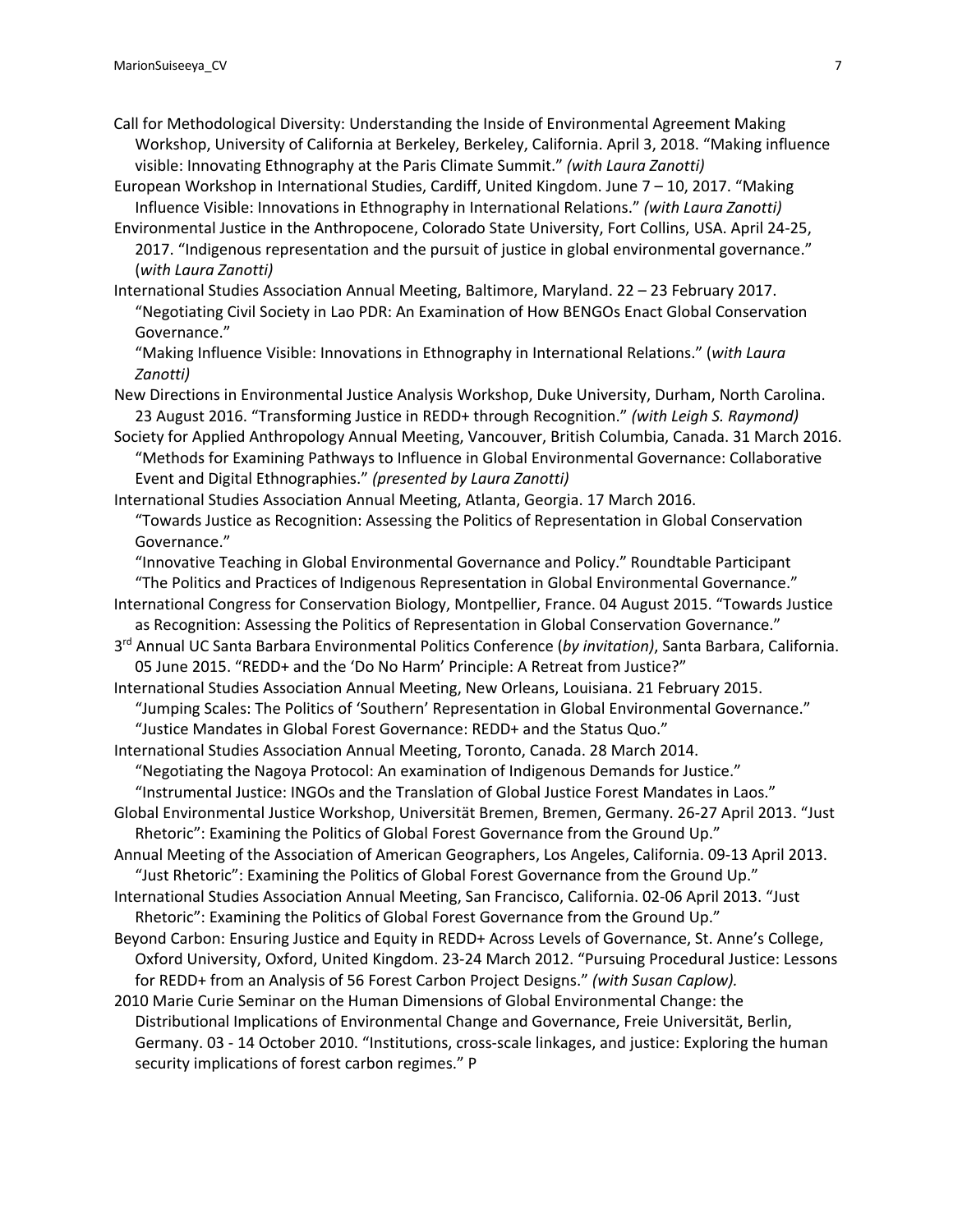- Initiative on Climate Adaptation Research and Understanding Through the Social Sciences: Climate Vulnerability and Adaptation Workshop, University of Illinois at Urbana-Champaign. 10-13 February 2010. "Is Laos Ready for REDD? The Impact of Climate Change Policies on Human Security."
- Asia Pacific Forestry Week Session on Protected Areas, Equity, and Livelihoods, UN Food and Agriculture Organization, Hanoi, Viet Nam. 25 April 2008. "Rethinking Laos' Protected Areas: Strategies for a Sustainable Future."
- Southeast Asian Summer Studies Institute (SEASSI) Student Conference, University of Wisconsin at Madison. 28 July 2007. "Poverty, protected areas, and people: assessing participatory management in Laos' conservation areas."

*Campus Talks*

- "The Justice Gap in Global Forest Governance: Livelihood Security and the Injustices of Land Tenure." Alice Kaplan Institute for the Humanities, Northwestern University. January 15, 2020.
- "Indigenous Representation and the Pursuit of Global Environmental Justice." Buffett Institute Workshop on Globalization, Northwestern University. May 24, 2018.
- "The Role of Trust in the Realization of Just Biodiversity Conservation: Evidence from Laos." *Keynote Speaker,* Southeast Asia Environments Symposium, Northwestern University. March 6, 2018.
- "Navigating the Spaces between Human Rights and Justice: An Examination of the Politics of Indigenous Representation in Global Environmental Governance." Environmental Law Colloquium, Pritzker School of Law, Northwestern University, Chicago, Illinois. March 1, 2018.
- "Careers in Environmental Policy." Environmental Policy and Culture Alumni Panel, Northwestern University, May 4, 2017.
- "Climate Governance, Human Security, and Justice." Guest Lecture for ISEN230, Northwestern University. May 2, 2017.
- "Negotiating Civil Society in Lao PDR: An Examination of How BENGOs Enact Global Conservation Governance," East Asian Research Society, Buffett Institute, Northwestern University, Evanston, Illinois. February 15, 2017.
- "Making Influence Visible: Innovations in Ethnography at the Paris Climate Summit." Ethnography Workshop, Northwestern University. February 7, 2017.
- "The Impact of Climate Change Policies on Human Security: A Case Study from Laos." Environmental Engineering Seminar, Northwestern University. January 20, 2017.
- "From Presence to Influence: Performing Difference in Global Environmental Governance." Faculty Fellows Seminar, Buffett Center for International Studies, Northwestern University. 21 October 2016.
- "Placing the social in environmental justice." What is Social Justice Seminar, Office of Interdisciplinary Graduate Programs, Purdue University. April 22, 2016.
- "From Presence to Influence: Performing Difference in Global Environmental Governance." Diversity and Inclusion Research Symposium, Purdue Center for Research on Diversity and Inclusion. April 4, 2016.
- "Notes from the Field: Insights from COP21." Purdue Climate Change Research Center. February 26, 2016. *(with Laura Zanotti, Sarah Huang, Suraya Williams, and Elizabeth Wulbrecht).*
- "Towards Justice as Recognition: Assessing the Politics of Representation in Global Conservation Governance." Office of Interdisciplinary Graduate Programs Social Justice Series, Purdue University. November 11, 2015.
- "Defining Inequality in Complex Systems: Addressing Global Disparities." Panel participant. Ecological Sciences and Engineering Annual Symposium, Purdue University. September 21, 2015.
- "Adventures in Research: Writing 'Negotiating the Nagoya Protocol: Indigenous Demands for Justice.'" Social Science Mechanics Workshop, Purdue University. March 6, 2015.
- "Collaborative Event Ethnography: An Introduction." Guest Lecture in ANTH605 Qualitative Methods. Purdue University. October 27, 2014.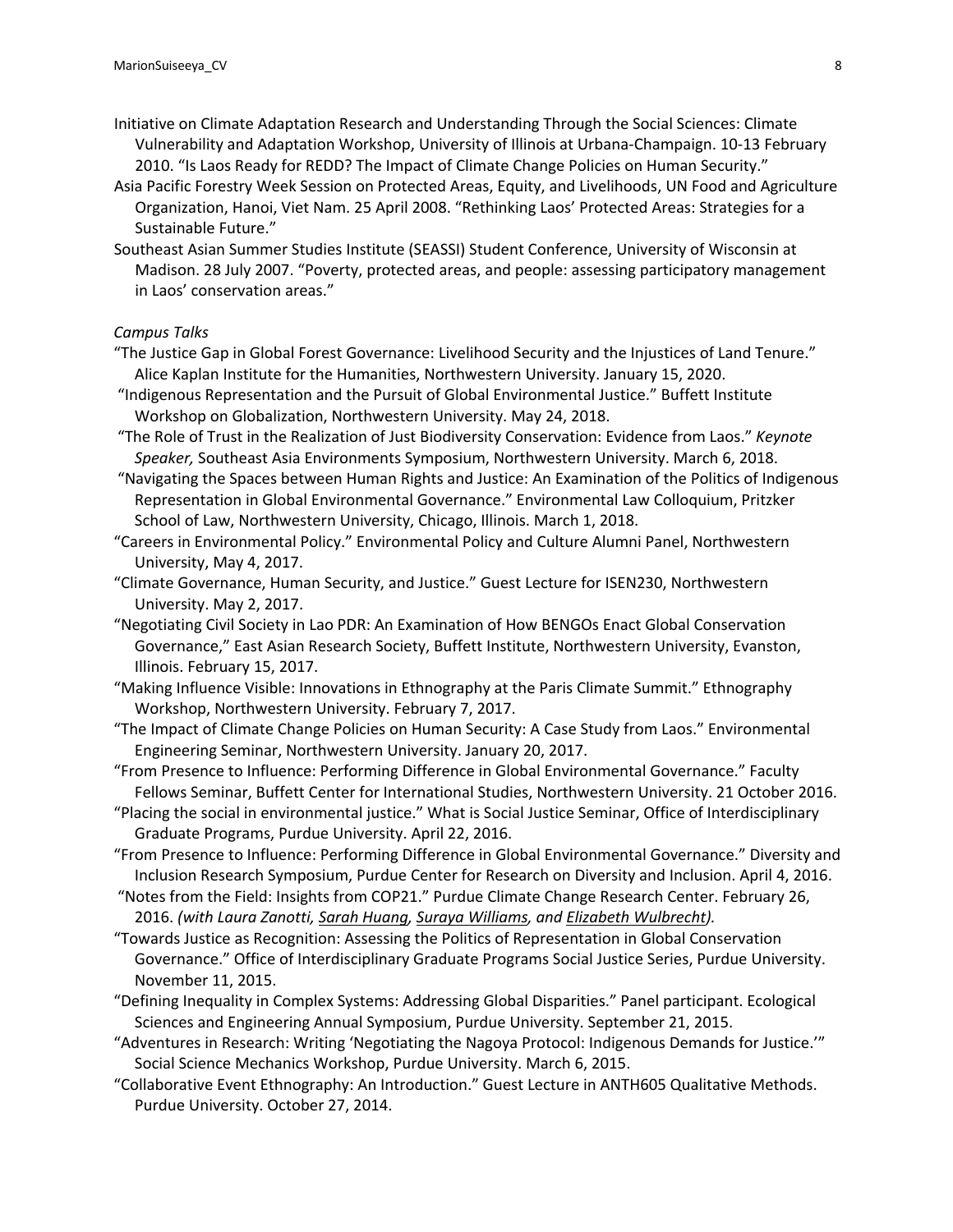- "Property Rights and the Challenges of REDD+: A case study from Laos." Guest Lecture in POL523 Environmental Politics. Purdue University. September 30, 2014.
- "Community-based Methods." Guest Lecture in ENV658 Applied Qualitative Research Methods. Nicholas School of the Environment, Duke University. February 24, 2014.
- "What is the 'science' in social science?" Guest Lecture in ENV658 Applied Qualitative Research Methods. Nicholas School of the Environment, Duke University. February 12, 2014.
- "Field Considerations in Qualitative Research." Guest Lecture in ENV658 Applied Qualitative Research Methods. Nicholas School of the Environment, Duke University. January 27, 2014.
- "The Justice Gap in Global Forest Governance." Monday Seminar Series. Kenan Institute for Ethics, Duke University. January 13, 2014.

### *Media:*

Interview, New York Times: "Pandemic Imperils Tenure for Women in Academia." October 1, 2020. Interview, Chicago Tribune: "Evanston teens gather as part of international climate strike, demand action to save the planet." September 20, 2019.

Podcast Interview, Woodrow Wilson Center for International Scholars, Environmental Change and Security Program. New Security Beat Podcast: "Backdraft Episode #3: Kimberly Marion Suiseeya on Voice, Justice, and Representation." February 24, 2017. Available online:

https://www.newsecuritybeat.org/2017/02/backdraft-episode-3-kimberly-marion-suiseeya-voicejustice-representation/

**TEACHING AND ADVISING** (\* denotes student research team members who presented, co-authored, or participated in field work) *Teaching Awards and Honors*

Farrell Award for Excellence in Undergraduate Mentoring, Northwestern University, 2018

#### *Courses Taught at Northwestern*

- Political Science 101-6: Global Environmental Politics (undergraduate first-year seminar; Winter, Fall 2017, 2018)
- Political Science 329: US Environmental Politics (undergraduate lecture; Spring, Fall 2017, Winter 2019; Fall 2020)
- Political Science 349: International Environmental Politics (undergraduate, large active-learning; Winter 2018, Fall 2018; Spring 2021)
- Political Science 395: Global Environmental Justice (undergraduate research seminar; Spring 2017, Winter 2018)
- Political Science 490: Global Environmental Politics (graduate seminar; Winter 2019)

Political Science 490: Political Ethnography (graduate seminar; Spring 2021)

### *Courses Taught at Purdue University*

Political Science 223: Introduction to Environmental Policy (undergraduate lecture; Fall 2014, Spring 2015)

Political Science 423: International Environmental Policy (undergraduate active-learning; Spring, Fall 2015)

Political Science 623: Global Environmental Politics and Justice (graduate seminar; Fall 2015)

### *Senior Thesis Advising*

Lennart Nielsen, "Climate Politics," title TBD, 2020 – 2021, International Studies

\*Dorothy Hogg, "Exploring the Spatial Distribution of Urban American Indian Populations," 2019, Geography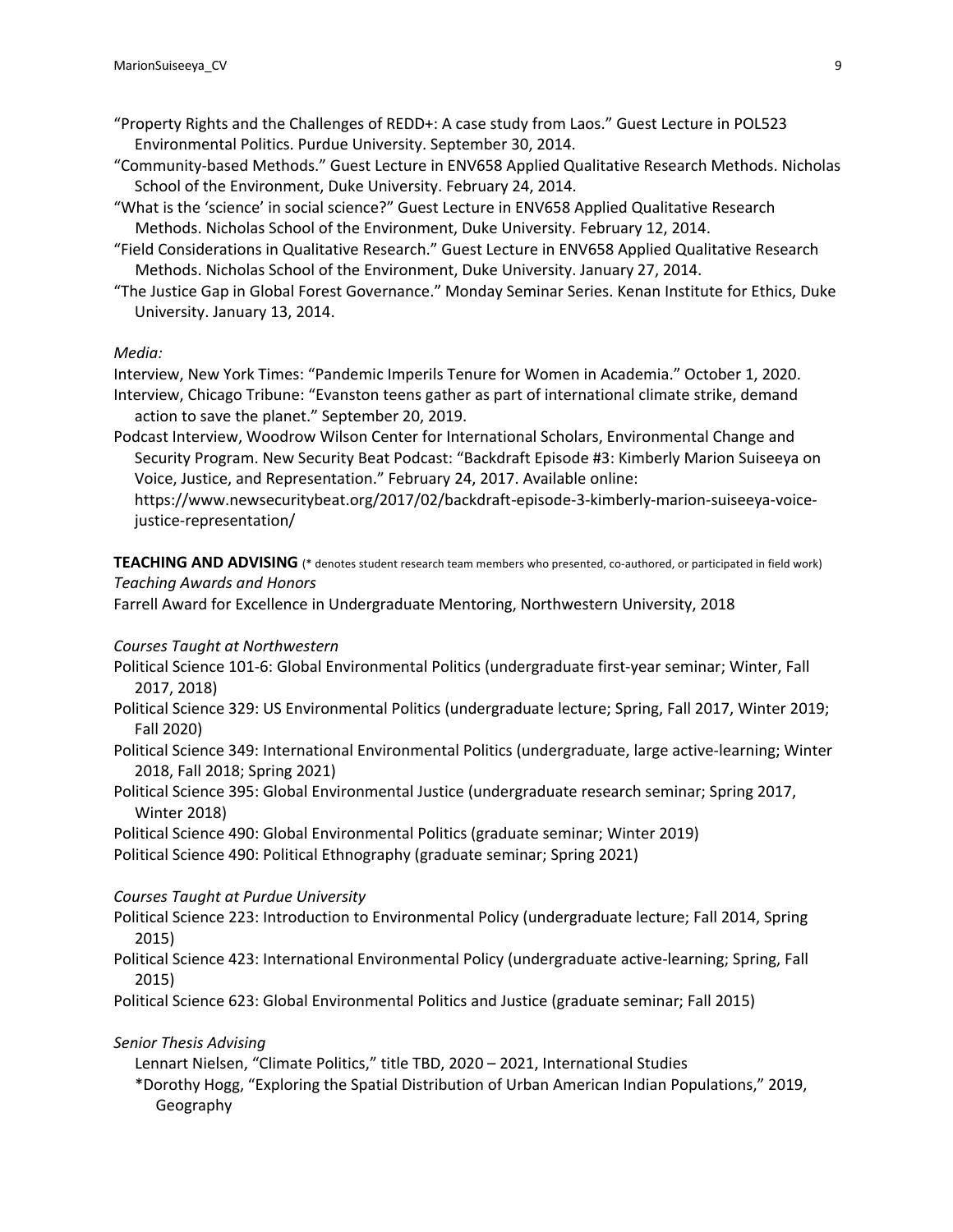\*Michelle David, "The Politics of Scaling Indigenous Peoples," 2019, Political Science Jacob Hoeflich, "The Impact of Fracking on Local Politics," 2018, Political Science \*Kate Yeater (Purdue University), "Supporting Forest Defenders: An Anthropologist's Perspective on Advocacy and Research," 2017, Anthropology

### *Self-Designed Major Advising*

Stella Frentress, WCAS '21, "Urban Sustainability."

#### *M.A. Advisees*

Walter Schostak, Political Science, Purdue University, completed May 2016.

### *PhD Student Mentoring*

Chair

\*Kate Haapala, PhD Candidate, Political Science and Ecological Sciences and Engineering, Purdue University, 2019, Chair 2015-2016, Committee Member 2016-2019. Current position: Fishery Analyst, North Pacific Fishery Management Council, Anchorage, Alaska.

### Committee Member

Ceyda Erten, Political Science, Northwestern University, expected completion 2020

\*Savannah Schulze, Anthropology, Purdue University, expected completion 2020

\*Fernando Tormos, Political Science, Purdue University, PhD awarded 2017 *Chair:* S. Laurel Weldon

*Dissertation:* "Mobilizing Difference: the Power of Inclusion in Transnational Social Movements"

#### Mentor (list includes only those students not mentored in any other capacity)

Singh, Anne Marie, PhD Candidate, Communications, Northwestern University, Buffett Graduate Assistant, 2020-2021.

Twardowski, Weston, PhD Student, Theater, Northwestern University, Buffett Graduate Assistant, 2020-2021.

Dubos, Bradley, PhD student, English, Northwestern University, Kaplan Fellow Mentee, 2019-20

\*Sarah Huang, PhD Candidate, Anthropology and Ecological Sciences and Engineering, Purdue University, Research Team Member, 2015 – present

\*Elizabeth Wulbrecht, Master of Arts 2017, Political Science, Purdue University, Research Team Member, 2015-2017

# *Undergraduate Student Mentoring*

#### *Farrell Fellows*

Katie Moffitt, 2020-2021 Alexandra Anderson, 2020-2021 \*Michelle David, 2018 – 2019 \*Bailey Smith-Helman, 2017 – 2019 \*Andrew Ten Eyck, 2017 – 2018

*Summer Research Opportunity Program* Yamina Sfiat, Summer 2020

### *Undergraduate Research Assistants*

Lauren Robbins (Purdue University), Winter 2019 – Summer 2019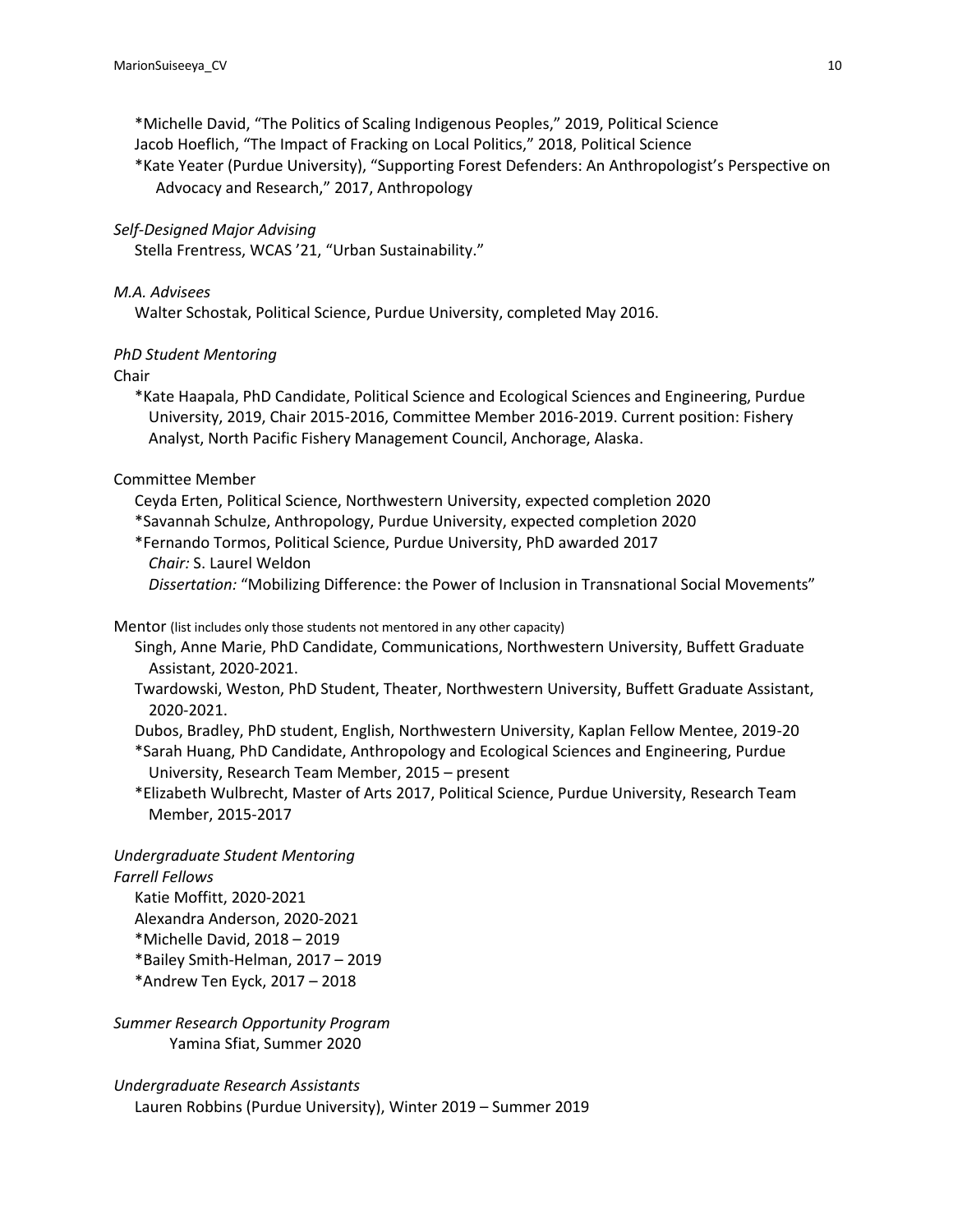\*Kaleigh Karageorge (Purdue University), Fall 2018 – Summer 2019

- \*Dorothy Hogg, 2018 2019; Research Team Delegate for Presence to Influence, 25th Conference of Parties to the UN Framework Convention on Climate Change, Madrid, Spain, December 1-13, 2019. Desmond O'Shaughnessy, Summer and Academic Year URAP, 2018 – 2019
- \*Lucas Kleekamp, CNAIR Summer Research Assistantship, URAP, CNAIR Fellowship, 2018; 2018 2019
- \*Moriah Lavey, Summer URAP, 2018
- Nina Siegel, 2017 2018
- Lily Ghandi, Summer 2017
- \*Kate Yeater, Wilke Fellow, 2015 2017
- \*Suraya Williams, Bachelor of Science 2016, Biology, Purdue University, Research Team Member, 2015-2016
- \*Scott Benzing, Bachelor of Science 2016, Natural Resource Management, Purdue University, Research Team Member, January – December 2015

*Undergraduate Research Grant (URG) Advising*

\*Andrew Ten Eyck, Winter 2018

Jacob Hoeflich, Winter 2018

Michael Burnett, Center for the Environment Undergraduate Research Grant, Summer 2015

# *Undergraduate Student Awards*

Michelle David, Friesma Award for Academic Achievement, 2019; William M. McGovern Prize for Academic Excellence and Leadership, 2019 Dorothy Hogg, Honors Award for Environmental Leadership, 2019 Bailey Smith-Helman, Honors Award for Environmental Leadership, 2019 Joshua Tabuena, First Year Seminar Paper Award, 2018 – 2019 Desmond O'Shaughnessy, First Year Seminar Paper Award, 2017 – 2018 Moriah Lavey, EPC Certificate of Honor, 2018 Lars Benson, Marshall Scholarship, 2017

# *Student Publications, Posters, and Presentations*

*Note: these are student works that use data or emerge from my research projects that I advised but did not co-author* 

Department of Political Science Undergraduate Research Symposium 2019: Michelle David (Senior Thesis); Dorothy Hogg, Luke Kleekamp, Desmond O'Shaughnessy, and Bailey Smith-Helman (Presence to Influence posters).

2018: Jacod Hoeflich (Senior Thesis); Dorothy Hogg, Luke Kleekamp, Bailey Smith-Helman, Andrew Ten Eyck (Presence to Influence posters).

- Haapala, Kate. "Perspectives on Approaches to Researching Global Climate Governance." Presented at "The Road from Paris: An Update on International Climate Change Negotiations." Purdue Center for Climate Change Research, February 7, 2018.
- Wulbrecht, Elizabeth. 2017. "Affect and Climate Change." *Anthropology News*, December 19, 2017. Available: http://www.anthropology-news.org/index.php/2017/12/19/affect-and-climate-change/
- Yeater, Kate. 2017. "Supporting Forest Defenders: An Anthropologist's Perspective on Advocacy and Research." Poster presented at the 77th Annual Meeting of the Society for Applied Anthropology, Santa Fe, New Mexico. March 30, 2017.
- Huang, Sarah. 2016. "presence2influence: Examining the politics of indigenous representation in global environmental governance." Presentation for the *Liberal Arts Lecture Series,* Westminster Village, West Lafayette, IN. February 10, 2016.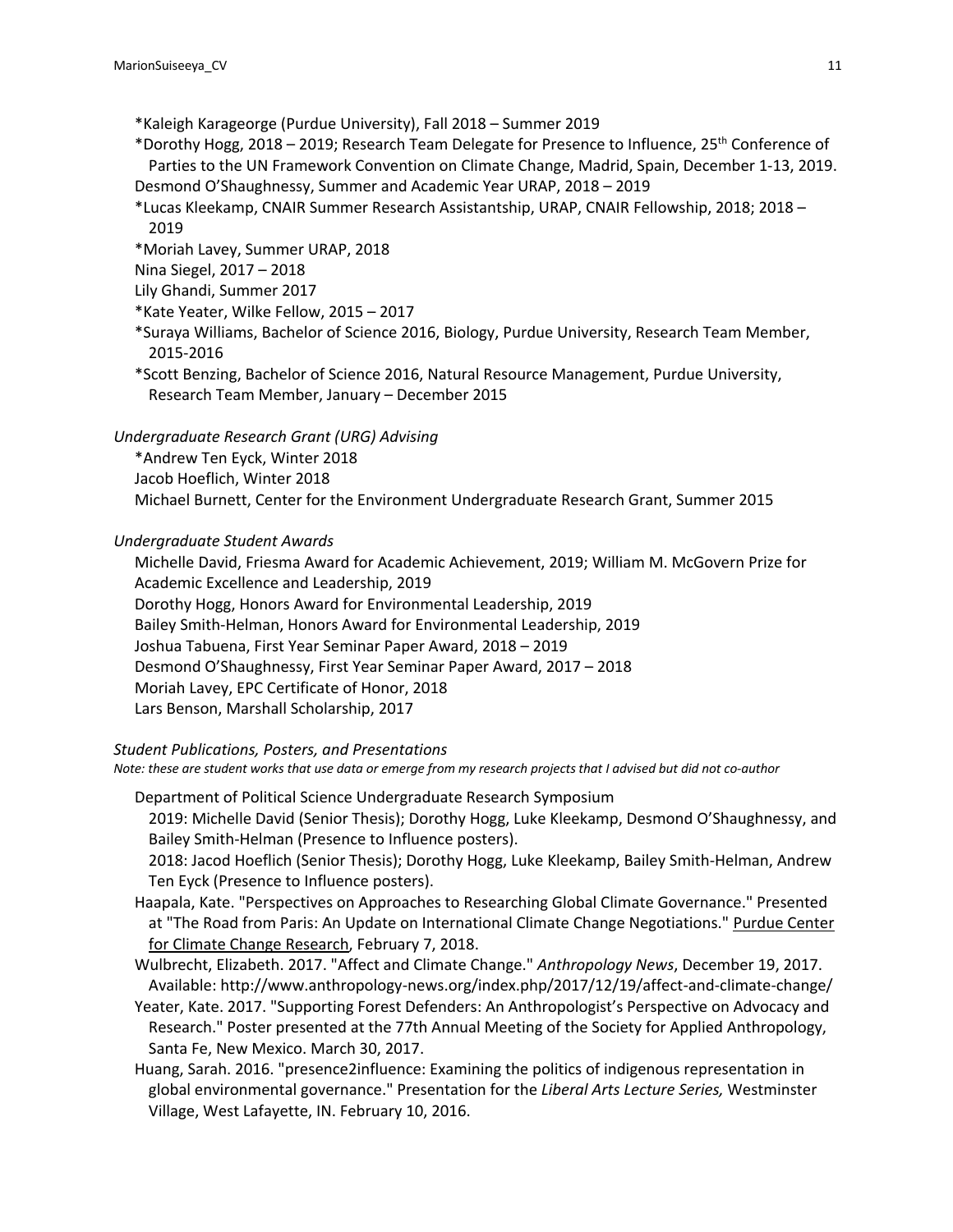Tormos, Fernando. 2015. "Politics of Climate Justice at COP21." *Entitle* blog. Posted 15 December 2015. Available: https://entitleblog.org/2015/12/17/the-politics-of-climate-justice-at-cop21/

# **PROFESSIONAL AFFILIATIONS AND ACADEMIC SERVICE**

*Professional Association Memberships* International Studies Association Association for Environmental Studies and Science Society for Conservation Biology Association of Women in Development European International Studies Association American Political Science Association

#### *Service to the Profession*

Earth System Governance Project, Planetary Justice Task Force, Member 2019 – present International Studies Association, Environmental Studies Section, Sprout Award Committee Member 2018 – 2020

International Studies Association, Environmental Studies Section, Nominations Committee Member 2016-2018 (Chair 2017 – 2018)

#### *Reviewer*

Environmental Science and Policy, Environment and Planning C, International Environmental Agreements, Global Environmental Politics, Asia Pacific Viewpoint, Land Use Planning, Austrian Journal of South-East Asian Studies, Environmental Studies and Sciences, World Development, Routledge EARTHSCAN Studies of the Extractive Industries and Sustainable Development Series, Nature Climate Change, Forests.

### *Conference Responsibilities*

- Chair and Discussant, "Trust and Global Environmental Governance" Panel, International Studies Association Annual Meeting, Honolulu, Hawaii, March 28, 2020.
- Chair, "Environmental Treaties: Exploring Continuity and Change" panel, Panel, International Studies Association Annual Meeting, Honolulu, Hawaii, March 25, 2020.
- Chair, "Just Governance of Commons and Resources" panel, Earth System Governance Project 2019 Mexico Conference, Oaxaca, Mexico. November 6, 2019.
- Discussant, "Environmental Justice Struggles for Self-determination by Local Communities in the Global Political Economy" panel, International Studies Association Annual Meeting, Toronto, Canada. March 29, 2019.
- Chair and Discussant, "Indigenous Peoples, Rights, and Governance" Panel, Sustainability and Development Conference, University of Michigan, Ann Arbor, Michigan. November 9 – 11, 2018.
- Workshop Co-Convener (with Hannah Hughes, Alice Vadrot, and Kate O'Neill), Call for Methodological Diversity: Understanding the Inside of Environmental Agreement Making Workshop, University of California at Berkeley, Berkeley, California. April 3, 2018.
- Chair and Discussant, "Knowing Through Comparison in Global Environmental Politics" panel, International Studies Association Annual Meeting, San Francisco, California. April 3, 2018.
- Panel Co-Convener (with Laura Zanotti), "Environmental Anthropology and Climate Change: Methodological Innovations and Advancements for Social Science in the Digital Age." (with Laura Zanotti). Society for Applied Anthropology Annual Meeting, Vancouver, British Columbia, Canada. March 31, 2016.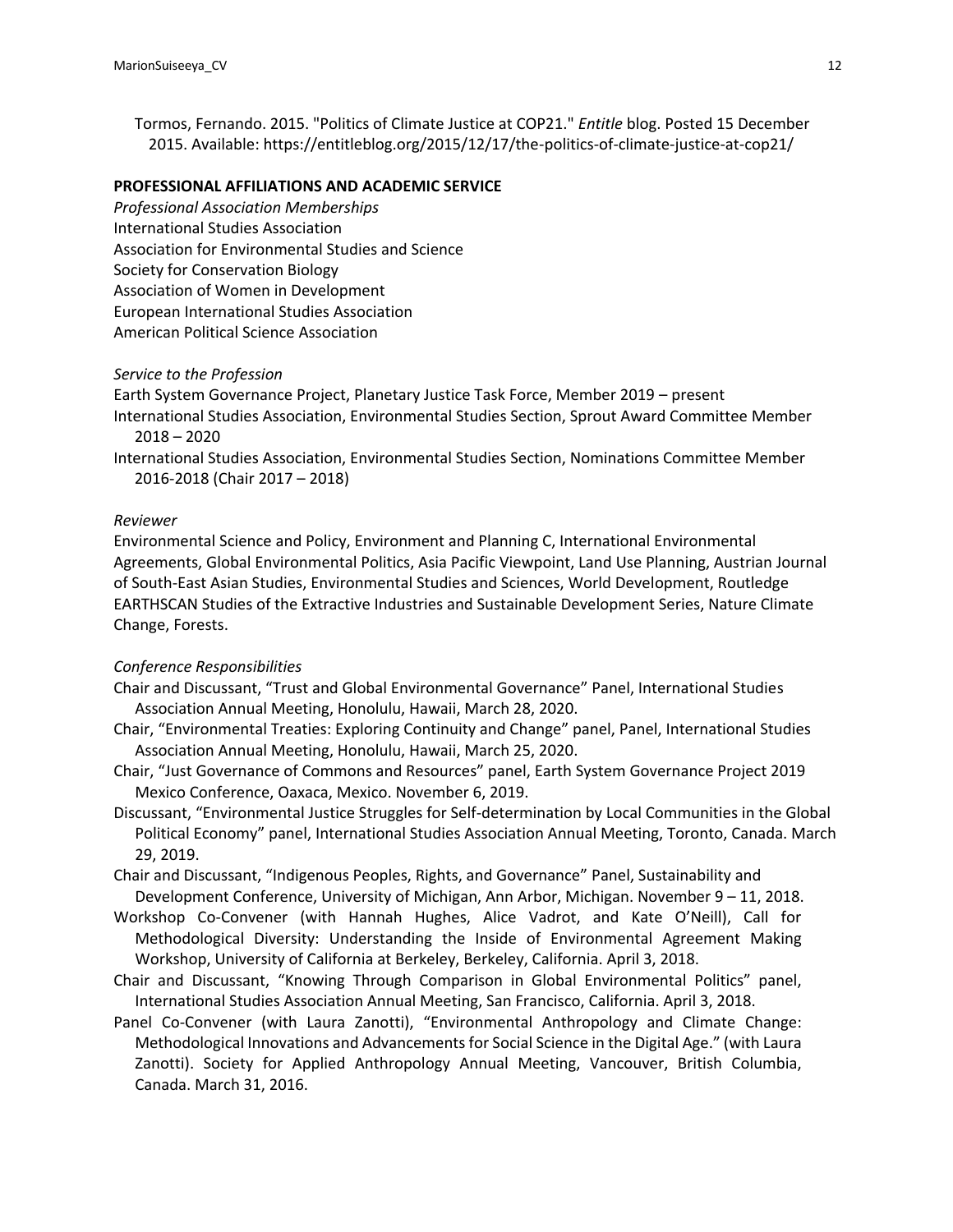Chair and Discussant, "Forests, Land Use, and Ecosystem Services" panel, International Studies Association Annual Meeting, Atlanta, Georgia. March 18, 2016.

Founder and Coordinator of Graduate Student Working Group on Global Justice, "Conceptualizing Justice," Duke University Center for International Studies, 2010-2011 (\$5,000)

# **DEPARTMENT, COLLEGE, AND UNIVERSITY SERVICE**

| <b>Departmental Service</b>                                                                                                  |
|------------------------------------------------------------------------------------------------------------------------------|
| Northwestern University                                                                                                      |
| Advisory Committee (2020 - 2021)                                                                                             |
| IQMR Selection Committee Member (2019 - 2020)                                                                                |
| Undergraduate Program Committee Member (2016 - 2019)                                                                         |
| Environmental Policy and Culture Program Committee (2016-present)                                                            |
| Political Science Undergraduate Advisor (2016 - 2017)                                                                        |
| <b>Purdue University</b>                                                                                                     |
| Undergraduate Committee Member (2015 - 2016)                                                                                 |
| International Relations Search Committee Member (2015 - 2016)                                                                |
| Weinberg College Service                                                                                                     |
| Chicago Field Studies Program Committee Member (2019 - present)                                                              |
| Search Committee Member, Environmental Humanities Postdoctoral Scholar, Kaplan Institute for the<br>Humanities (2018 - 2019) |
| First-Year Adviser (Fall 2017, Fall 2018)                                                                                    |
| <b>University Service</b>                                                                                                    |
| Northwestern University                                                                                                      |
| Judge, Undergraduate Research Symposium (2019)                                                                               |
| Committee Member, Global Learning Strategy Working Group, Buffett Institute for Global Studies<br>$(2019 - present)$         |
| Advisory Board Member, Center for Native American and Indigenous Research (2017 - present)                                   |
| Programming Committee Member, Center for Native American and Indigenous Research (2019 -<br>present)                         |
| Steering Committee Member, Native American and Indigenous Peoples Steering Committee (2016 -<br>2017)                        |
| Ad-hoc Advisor, Udall Scholarship Nominees (Winter 2017 - present)                                                           |
| <b>Purdue University</b>                                                                                                     |
| Core Faculty, Building Sustainable Communities Cluster (2014 - 2016)                                                         |
| Executive Committee Member, Purdue Climate Change Research Center (2015 - 2016)                                              |
| <b>Other Service</b>                                                                                                         |
| Advisory Board Member, International Organizations/International Law Working Group, Buffett Center                           |
| for International Studies, Northwestern University (2016-2017)                                                               |
| <b>Student Relations</b>                                                                                                     |

Faculty Advisor, Alpha Phi Omega (Fall 2017 – present)

# **MATTERS RELATED TO RESEARCH AND PUBLICATION**

*Public Engagement Tools*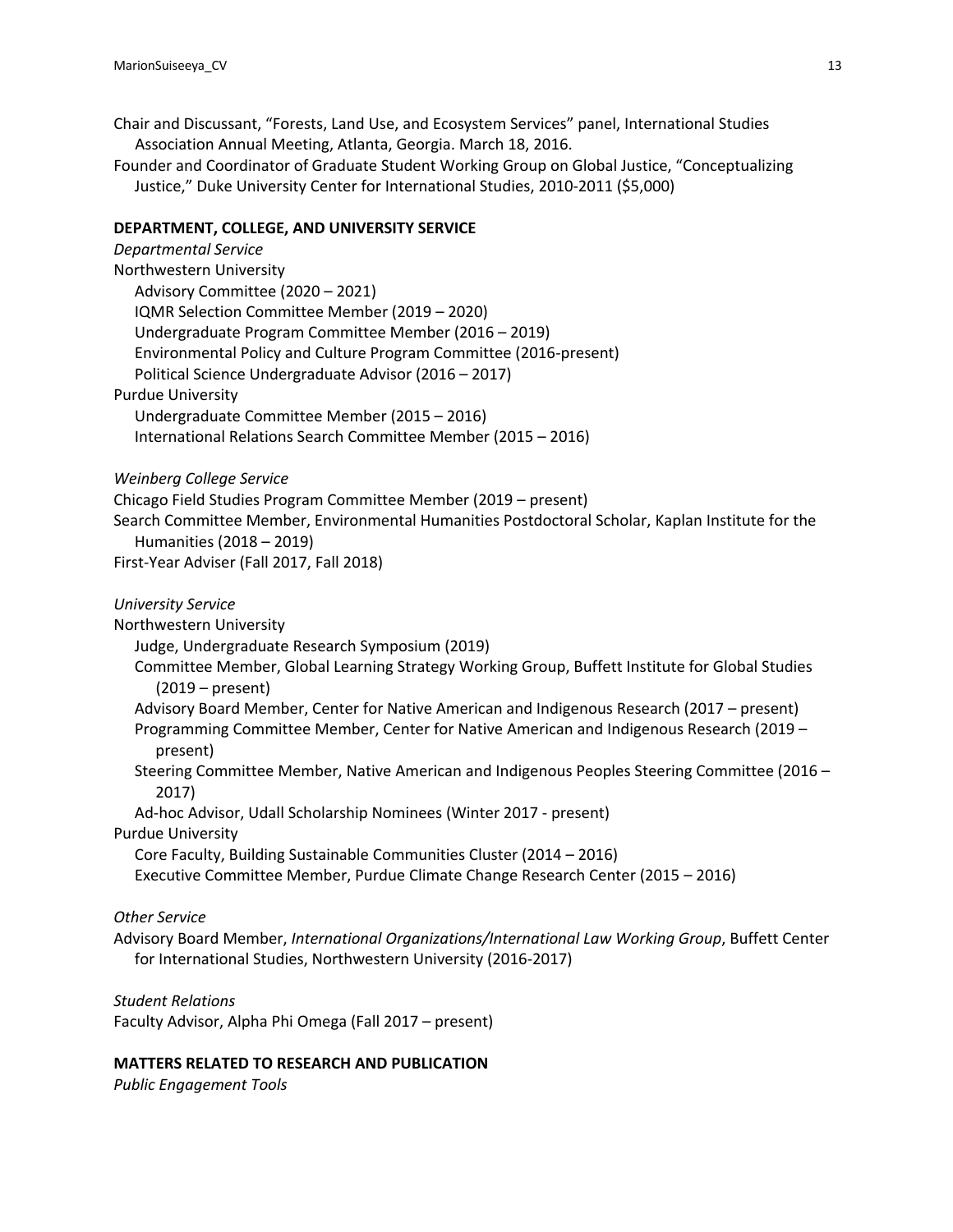- Creator and Manager, *Presence to Influence* project website. Includes project overview, team profiles, blog, and research products. www.presence2influence.org. With Laura Zanotti.
- PI and Contributor, *P2I-ISE Belém+20* digital archive. Using Mukurtu, an open source platform built by indigenous communities, and in partnership with indigenous leaders from Brazil, we are in the process of creating an online repository of images, documents, and videos from the ISE Belém+30 Congress. With Laura Zanotti, Emily Colon, Michelle David, Moriah Lavey, and Bailey Smith-Helman.
- Co-Creator, "International Society of Belém+30 Story Map," an interactive website designed to engage a public audience in the history and significance of Belém+30. Available in English, https://tinyurl.com/ISEStoryMap and Portuguese, https://tinyurl.com/ISEMapPort. With Laura Zanotti, Emily Colon, Michelle David, Moriah Lavey, and Bailey Smith-Helman. October 2018.

### *Research and Professional Development Workshops*

- Participant, Pay It Forward Workshop, International Studies Association Annual Meeting, Toronto, Canada. March 25, 2019.
- Participant, International Workshop on Alternative Discourses in Payments for Ecosystem Services, Duke University, Durham, North Carolina. April 10 – 12, 2017

### *Research Group Participation*

- Member, Anti-Racism Working Group, Department of Political Science, 2020 present
- Member, Global Indigenous Studies Working Group, Buffett Institute for International Studies, 2017 2018
- Member, East Asian Research Society, Buffett Center for International Studies, Northwestern University, 2016 – 2018
- Member, Global Climate Governance Working Group, Buffett Center for International Studies, Northwestern University, 2016 – 2018
- Member, Community Engaged Scholarship Working Group, Buffett Center for International Studies, Northwestern University, 2016 – present
- Member, International Organizations/International Law Working Group, Buffett Center for International Studies, Northwestern University, 2016 – 2018

#### **RELATED PROFESSIONAL EXPERIENCE**

- Nicholas Institute for Environmental Policy Solutions, *Graduate Research Assistant*, Durham, North Carolina, May – September 2010
- Lao Environment and Social Project (World Bank Grant No. H177-L), *Protected Areas Management Advisor*, Vientiane, Lao PDR, August 2008 – June 2009
- International Union for the Conservation of Nature (IUCN), *Protected Areas Researcher*, Vientiane, Lao PDR, August 2007 – July 2008
- National Oceanic and Atmospheric Administration, National Marine Protected Areas Center, *Graduate Research Assistant*, Monterey, California, January – December 2006
- United Nations Economic and Social Commission for Asia and the Pacific, Environment and Sustainable Development Division, *Graduate Intern*, Bangkok, Thailand, June – August 2006
- Sierra Club, *Regional Conservation Organizer*, Montpelier, Vermont, November 2003 August 2005
- Appalachian Mountain Club, *North Country Volunteer Coordinator*, Gorham, New Hampshire, February 2002 – November 2003
- US Peace Corps, *Peace Corps Volunteer*, Georgetown, Guyana, May 2000 April 2001

### **COMMUNITY WORK** (current)

Volunteer, Girl Scouts Troop 45741, Evanston, Illinois, 2019 – present